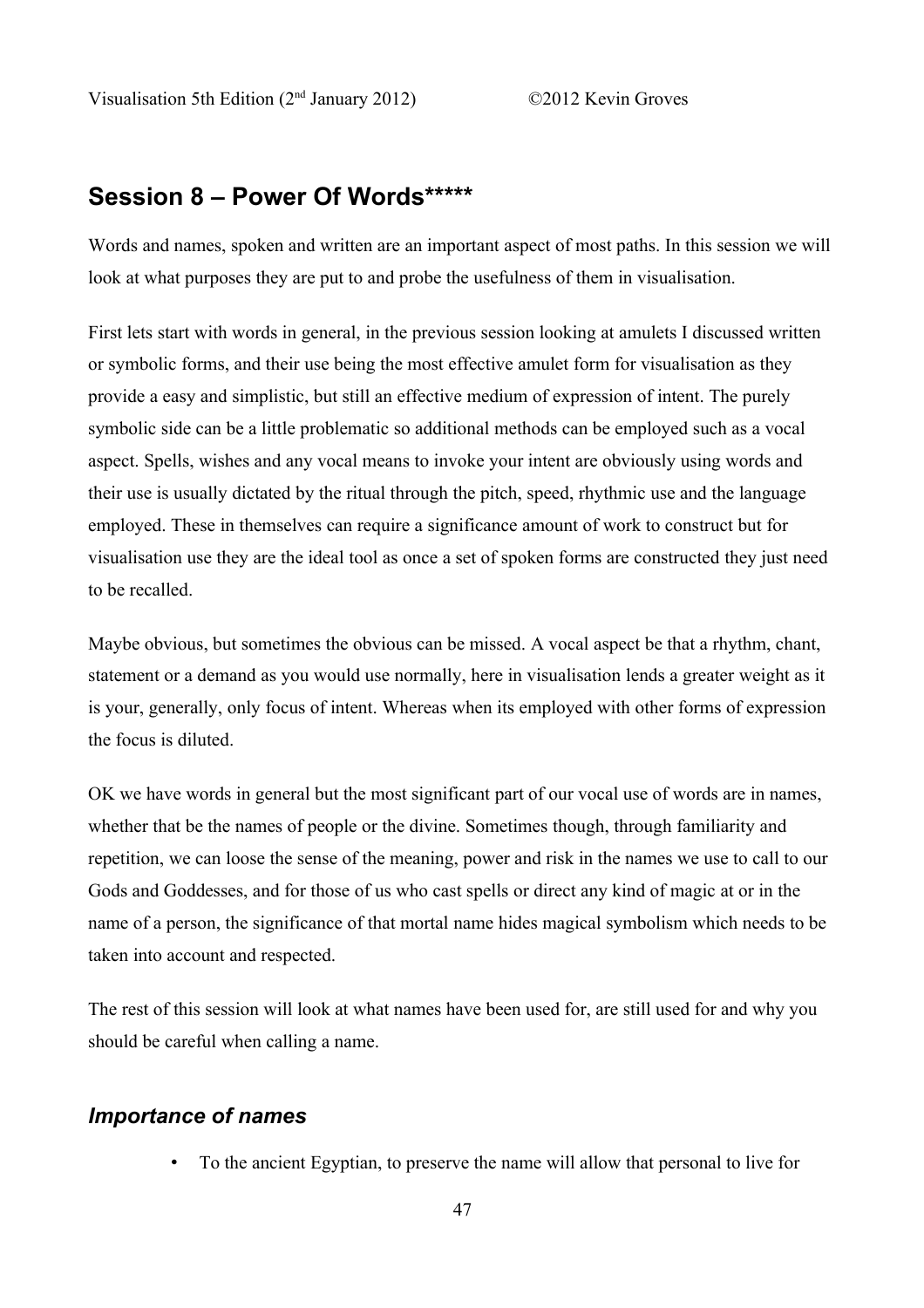ever.

- The ancient Egyptian magicians task was to know the names of the Gods so that they could be used to lend their power to their magic. Similar views were also held across many other paths to know the names of Gods and Goddesses to either control or use their power.
- Medieval grimoire texts that use Christian magic to know the names of God, the Angels and the Demons for binding.
- More modern uses of correspondences, not names as we know them but ways of linking and identifying a particular force or deity can be seen in a similar way to identify.
- Various societies through time have used important stages of life such as gaining adulthood a reason to take on a new 'personal' name.
- What about modern Western uses of names? Although everyone has their given name, many still chose something more suitable for daily life with their given name for formal use, and those in the craft also tend to pick secret names for their own use or that of the group. Even differing names for various social and professional settings.

Names are important, they define or reflect our personalities, our most obvious attributes or just something that sounds right in various situations. And then what about the phase He doesn't look like a Jack'? The works of Oscar Wilde includes the marvellously funny play the Importance Of Being Ernest which revolves around this strange stereotype of names possessing certain characteristics. Perhaps it's a recent association but it's quite marked. Does the name define the person or the person describe the name?

There is something about a name and how its attached or linked between the person and their label, that is more intuitive than a given. Although they are intangible, powerful and magical they are still very definite.

What about their use? To know a name provides the user of that knowledge with power over the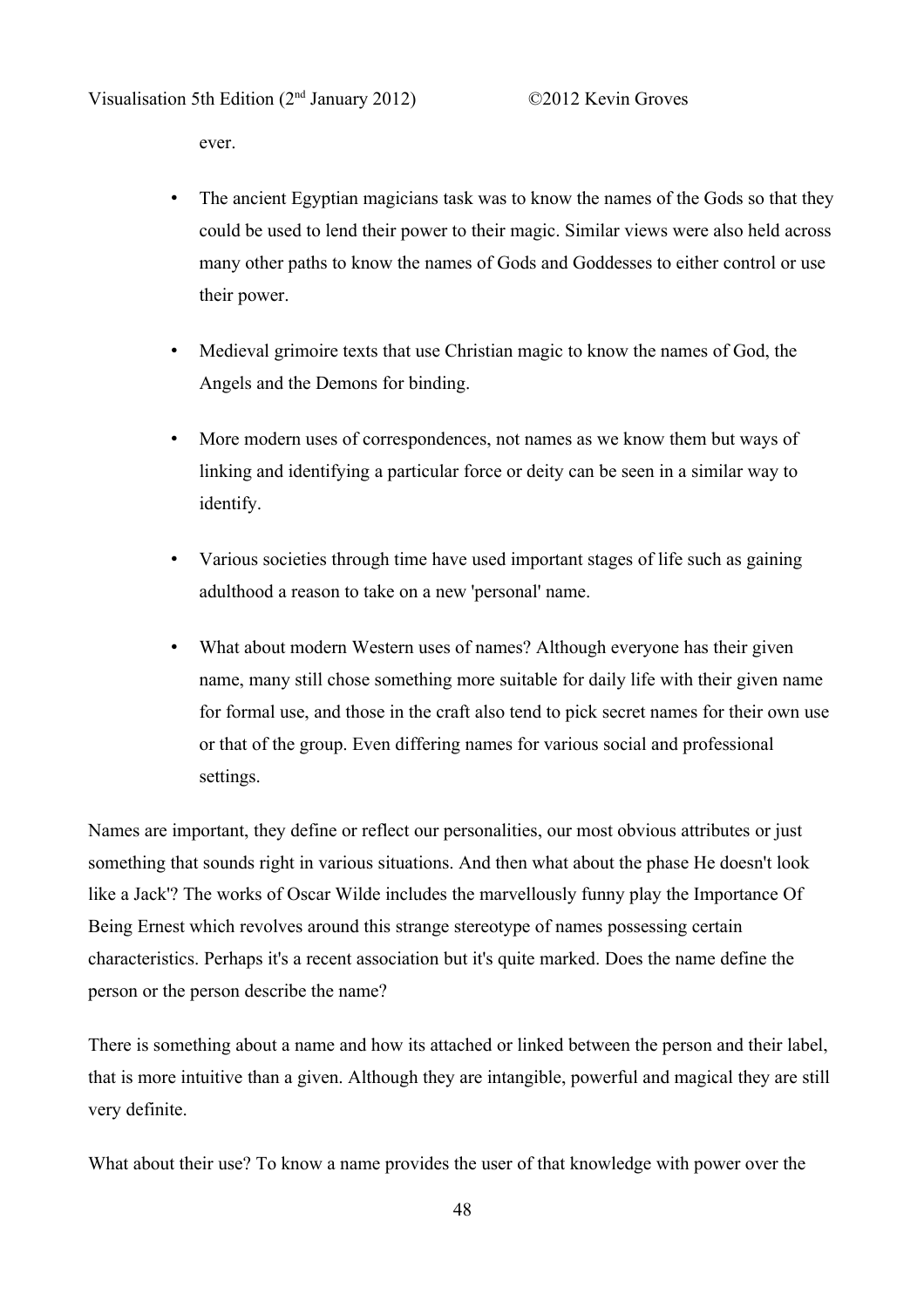Visualisation 5th Edition (2nd January 2012) ©2012 Kevin Groves

named, perhaps more than that, perhaps their very existence as the name defines their whole being. To know someone's name is to know every aspect of them, which echoes back to ancient Egyptian times.

In ancient and modern times they can be used to gain the power of the deities for protection, to take vengeance, grant good luck and all of the usual things that people tend to want magical help with. There are even tells of the gods trying to find out the names of other gods to gain control over them that's how important they were and still are.

Some uses however don't quite fit comfortably with modern paths and that's in attacking or an aggressive use but I will still describe common situations.

## *Negative uses*

• There are many texts for using names to bind spirit by summoning – obviously doing this really upsets whatever it is you are trying to bind. And it will try and break the binding. This is a major problem should the bound spirit be particularly strong will resent the disruption it causes to their activities and do whatever they can to subvert it and perhaps even exert their own punishment on the caster for their impudence.

# *Positive uses*

- Binding a spirit now this already appears in the negative section, but in some situations it can be useful and relatively tolerable. The main use would be for a localized protection, to bind a protective force, be it an elemental, thought form or some other minor spirit to an item or place. Which ever being is chosen it is best and highly advisable to only bind for a limited length of time, no more than a year. Perpetual servitude would have much the same effect as mentioned above. And once the task is complete dissolve the binding and give thanks for the service given. A bit of good will could be repaid by more cooperation next time!
- Empowerment through invocation, multiple deities and this can be for any ritual task you may want where you need knowledge, strength of influence that's attributed to the divine being you are invoking.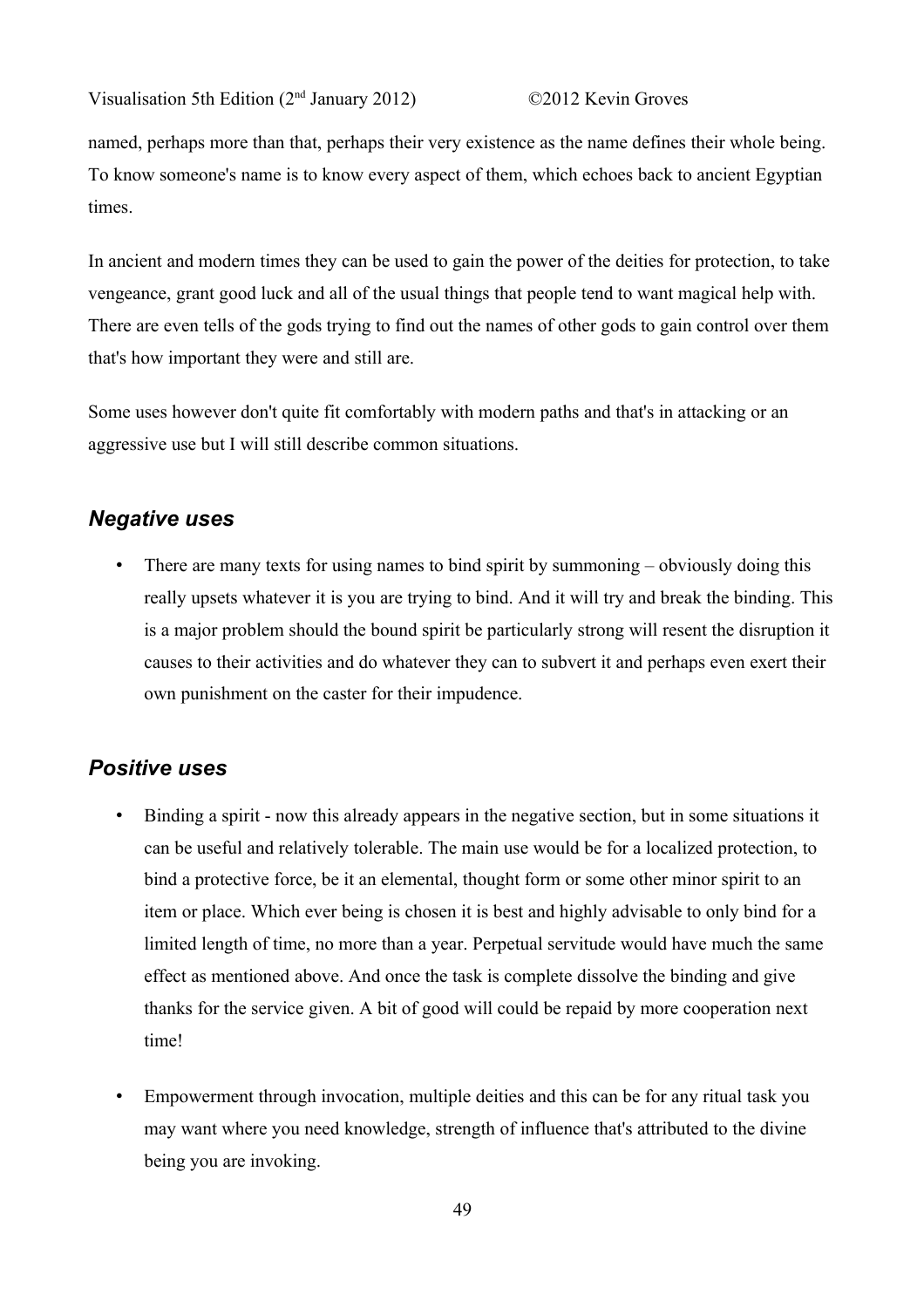Visualisation 5th Edition (2nd January 2012) ©2012 Kevin Groves

- Any process where you need to make contact with another person for healing, sending a psychic message, thought or emotion (e.g. think about the times you've thought of someone that you need to phone, put to one side for a moment and at shortly thereafter they phone you? That's sort of thing I'm referring to) or locating them.
- Of course the classic use is to make them a target for a particular spell, such as luck or protection, etc.

However, in using people names you many see a flaw in using just a name, in that even for the most uncommon name you will quite likely not have a unique name. Try it in an Internet Search engine, and see how many instances of your name pop up. Its quite amazing really. Documented spirit names do tend to be unique so you can be fairly sure that you will get the correct one, but as spellings change slightly due to age and methods of translation over time, you still need to research the name to be certain you have the correct one. A mistake summoning the wrong spirit could lead to unexpected situations to say the least.

For dealings with people, the common examples where some kind of spell is placed one someone, you will find that a combination of methods are used to locate the correct individual. For example, the classic wax doll for good or bad, tends to combine the name and personal items and/or hair/nail clippings to make a connection, although in some ways this makes use of contagious magic concepts where contact with someone remains, so it's important to be aware that the use of other symbolism is important to locate and fix the target. Just think of it as fine tuning the address of the spells destination by adding a postal code.

Following on, and connected with the issue of miss spellings, is the pronunciation of the names. This becomes more of a problem when the name is not in the casters native language and the adaptation or lack of understanding of the vocalization of the sounds could have an impact. Now, for me this is a big problem as my Egyptian path does have the added complication that the language has not had a native speaker for nearly a couple of thousand years. We have no idea how the original sounds were vocalized and what with the added impact of miss spellings, translation, transliteration errors I'm walking a mine field of potentially summoning the wrong deity every time.

There are however a couple of ways around this for me and for anyone who is in a similar situation. The most obvious is use a name connected with the deity in a language you can pronounce correctly